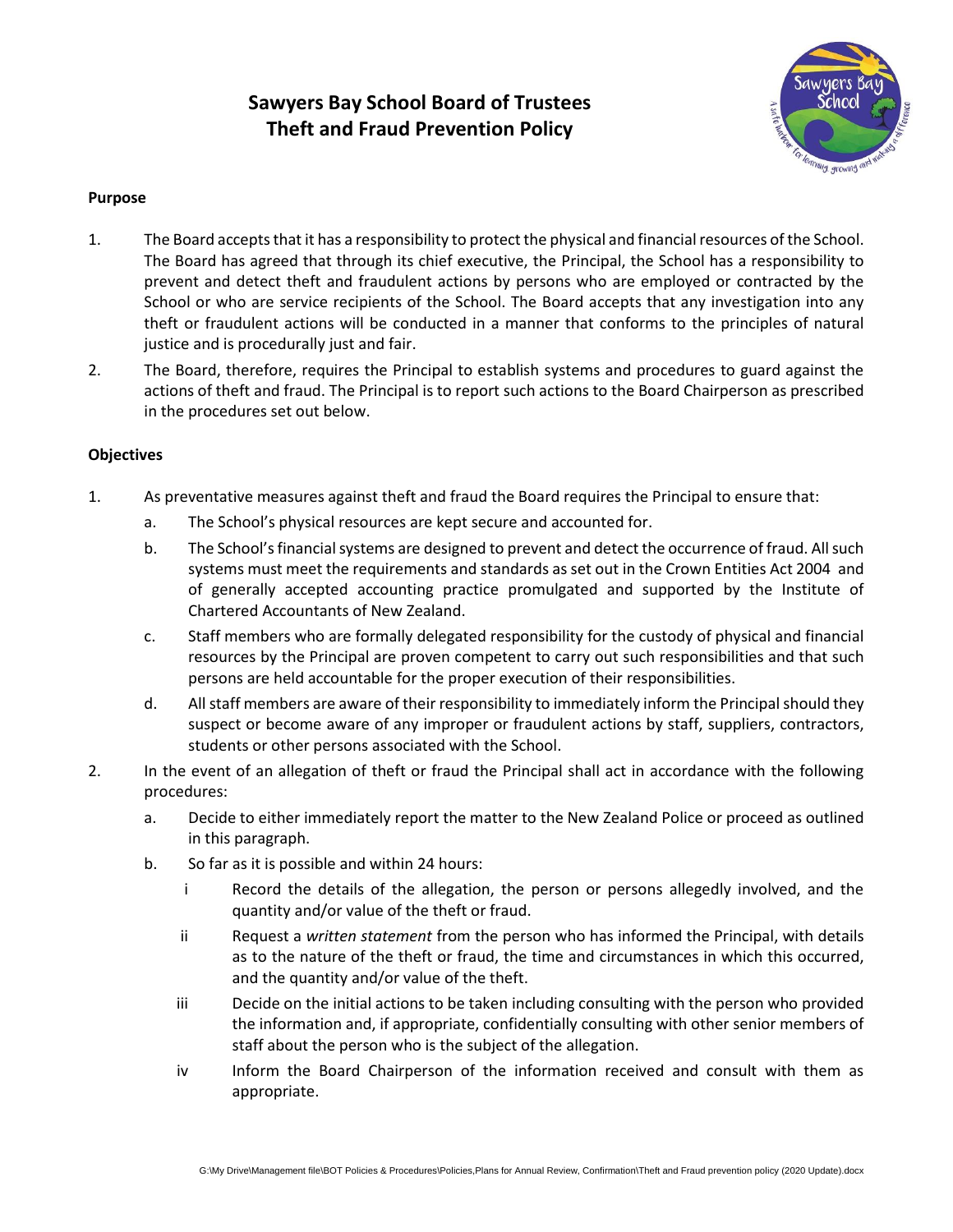- c. On the basis of advice received and after consultation with the Board Chairperson, the Principal shall decide whether or not a prima facie case of theft or fraud exists, and if not, to document this decision and record that no further action is to be taken.
- d. The Principal shall then carry out the following procedures:
	- i Investigate the matter further;
	- ii If a prima facie case is thought to exist to continue with their investigation;
	- iii Invoke any disciplinary procedures contained in the contract of employment should the person be a staff member;
	- iv Lay a complaint with the New Zealand Police;
	- v If necessary, commission an independent expert investigation;
	- vi In the case of fraud, require a search for written evidence of the possible fraudulent action to determine the likelihood or not of such evidence;
	- vii Seek legal advice; or
	- viii Inform the Manager, National Operations, Ministry of Education local office and/or the school's auditors.
- e. Once all available evidence is obtained the Principal shall consult the Board Chairperson. The Board Chairperson may, if they consider it necessary, seek legal or other advice as to what further action should be taken.
- f. If a case is considered to exist the Principal or a person designated by them shall, unless another course of action is more appropriate:
	- i Inform the person in writing of the allegation that has been received and request a meeting with them at which their representative or representatives are invited to be present.
	- ii Meet with the person who is the subject of the allegation of theft or fraud and their representatives to explain the complaint against them.
	- iii Obtain a verbal or preferably a written response (all verbal responses must be recorded as minutes of that meeting, and the accuracy of those minutes should be attested by all persons present).
	- iv Advise the person in writing of the processes to be involved from this point on.
- 3. The Board recognises that supposed or actual instances of theft or fraud can affect the rights and reputation of the person or persons implicated. All matters related to the case shall remain strictly confidential with all written information kept secure. Should any delegated staff member or any other staff member improperly disclose information the Principal shall consider if that person or persons are in breach of confidence and if further action is required. Any action the Principal considers must be in terms of the applicable conditions contained in their contract of employment and any code of ethics or code of responsibility by which the staff member is bound.
- 4. The Board affirms that any allegation of theft or fraud must be subject to due process, equity and fairness. Should a case be deemed to be answerable then the due process of the law shall apply to the person or persons implicated.
- 5. Any intimation or written statement made on behalf of the School and related to any instance of supposed or actual theft or fraud shall be made by the Board Chairperson who shall do so after consultation with the Principal and if considered appropriate after taking expert advice.

#### **Allegations Concerning the Principal or a Trustee**

6. Any allegation concerning the Principal should be made to the Board Chairperson. The Chairperson will then investigate in accordance with the requirements of paragraph 4 of this Policy.